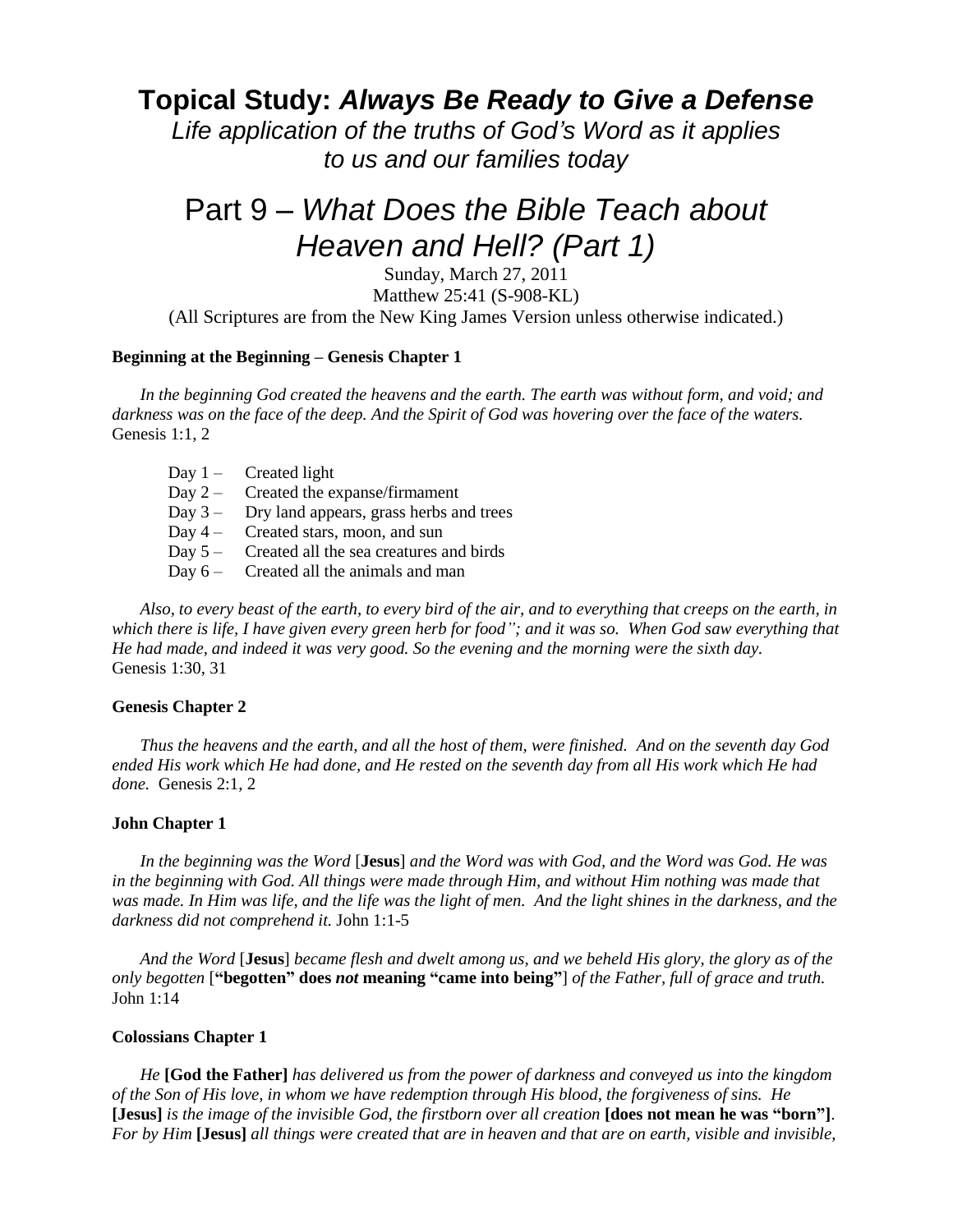*whether thrones or dominions or principalities or powers. All things were created through Him and for Him*.

*And He* **[Jesus]** *is before all things, and in Him* **[Jesus]** *all things consist. And He is the head of the body, the church, who is the beginning, the firstborn from the dead, that in all things He may have the preeminence. For it pleased the Father that in Him* **[Jesus]** *all the fullness should dwell, and by Him to reconcile all things to Himself, by Him, whether things on earth or things in heaven, having made peace through the blood of His cross*. Colossians 1:13-20

**Summarizing John 1 and Colossians 1 -** The angels, including Satan and demons, were created by Jesus/God - either in the creation week or possibly before, but must have been created before Genesis Chapter 3.

#### **The Fall of Satan**

#### **Luke Chapter 10**

*Then the seventy returned with joy, saying, "Lord, even the demons are subject to us in Your name." And He said to them, "I saw Satan fall like lightning from heaven. Behold, I give you the authority to trample on serpents and scorpions, and over all the power of the enemy, and nothing shall by any means hurt you. Nevertheless do not rejoice in this, that the spirits are subject to you, but rather rejoice because your names are written in heaven."* Luke 10:17-20

#### **Isaiah Chapter 14**

*"How you are fallen from heaven, O* Lucifer [**"Day Star" – Another name for Satan**]*, son of the morning! How you are cut down to the ground, you who weakened the nations! For you have said in your heart: "I will ascend into heaven, I will exalt my throne above the stars of God; I will also sit on the mount of the congregation On the farthest sides of the north; I will ascend above the heights of the clouds, I will be like the Most High." Yet you shall be brought down to Sheol, To the lowest depths of the Pit. "Those who see you will gaze at you, And consider you, saying: "Is this the man* [**actually, as the power in the man, like the Antichrist]** *who made the earth tremble, who shook kingdoms, who made the world as a wilderness And destroyed its cities, who did not open the house of his prisoners?*' Isaiah 14:12-17

#### **Ezekiel Chapter 28**

*Moreover the word of the Lord came to me, saying, "Son of man, take up a lamentation for the king of Tyre* [**the satanic power behind the King of Tyre**], *and say to him, "Thus says the Lord God: "You were the seal of perfection, full of wisdom and perfect in beauty. You were in Eden, the garden of God; every precious stone was your covering: The sardius, topaz, and diamond, beryl, onyx, and jasper, sapphire, turquoise, and emerald with gold. The workmanship of your timbrels and pipes was prepared for you on the day you were created. You were the anointed cherub who covers; I established you. You were on the holy mountain of God; you walked back and forth in the midst of fiery stones. You were perfect in your ways from the day you were created, till iniquity was found in you. By the abundance of your trading, you became filled with violence within, and you sinned; Therefore I cast you as a profane thing out of the mountain of God; And I destroyed you, O covering cherub, From the midst of the fiery stones.* 

*"Your heart was lifted up because of your beauty; You corrupted your wisdom for the sake of your splendor; I cast you to the ground, I laid you before kings, That they might gaze at you*. Ezekiel 28:11-17